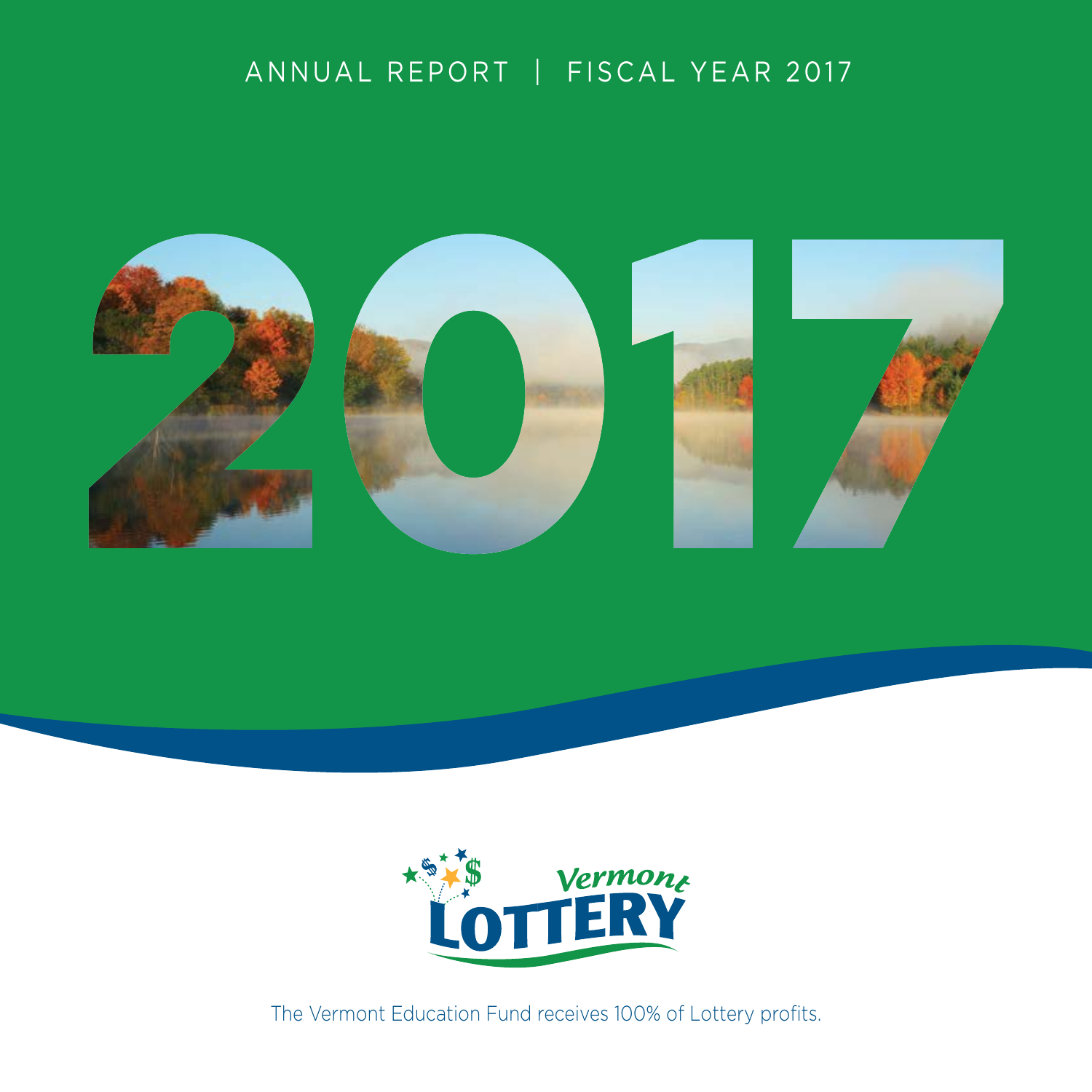$2017$  marks the Vermont Lottery's 39th year, one that ends four decades of changes and fun, prizes and funding to Vermont's Education Fund. changes and fun, prizes and funding to Vermont's Education Fund.

From the introduction of instant tickets in 1978 to Tri-State Megabucks in 1985, Powerball in 2003, Mega Millions in 2010 and Fast Play Pro in 2014, the Vermont Lottery has kept the fun and surprises rolling, specifically benefiting K-12 education in Vermont since 1999.

Players now have an extra opportunity to win online with our 2nd Chance games and by using their mobile devices.

As game styles and technology used to play these games improves, this past year also brought some significant changes to the Vermont Lottery. We said goodbye to Executive Director Greg Smith and long-time Commission Chair, Martha O'Connor, both of whom had provided years of dedicated service to the Vermont Lottery.

Governor Scott appointed Sabina Haskell as the new Commission Chair and Danny Rachek was named as the new Executive Director to continue the Lottery's mission.

The Vermont Lottery continues to offer a wide variety of instant games that are fun and give our players the best chances to win; last year alone we awarded more than \$79 million in prizes. Our instant ticket game sales increased more than 3%. These tickets sales, along with our online (or draw) games, earned our 630-plus agents, over \$7 million in commissions.

Since its inception, the Vermont Lottery has contributed over \$616 million to the state's General and Education Fund. In cooperation with the Agency of Education, we also funded and awarded an Educate and Innovate Grant to the Westminster Center School. The Lottery purchased 20 iPads and a charging cart for the students and faculty to use to complete an educational project with the Westminster Historical Society. This is another way that the Vermont Lottery profits enhance the education efforts in Vermont.

The staff and the commissioners of the Vermont Lottery are proud of our past contributions to the Education Fund and, as we celebrate our 40th year, we will look for additional fun and responsible ways to increase future contributions.

Daniel Rachek *Executive Director*

Sabina Haskell *Chair, Vermont Lottery Commission*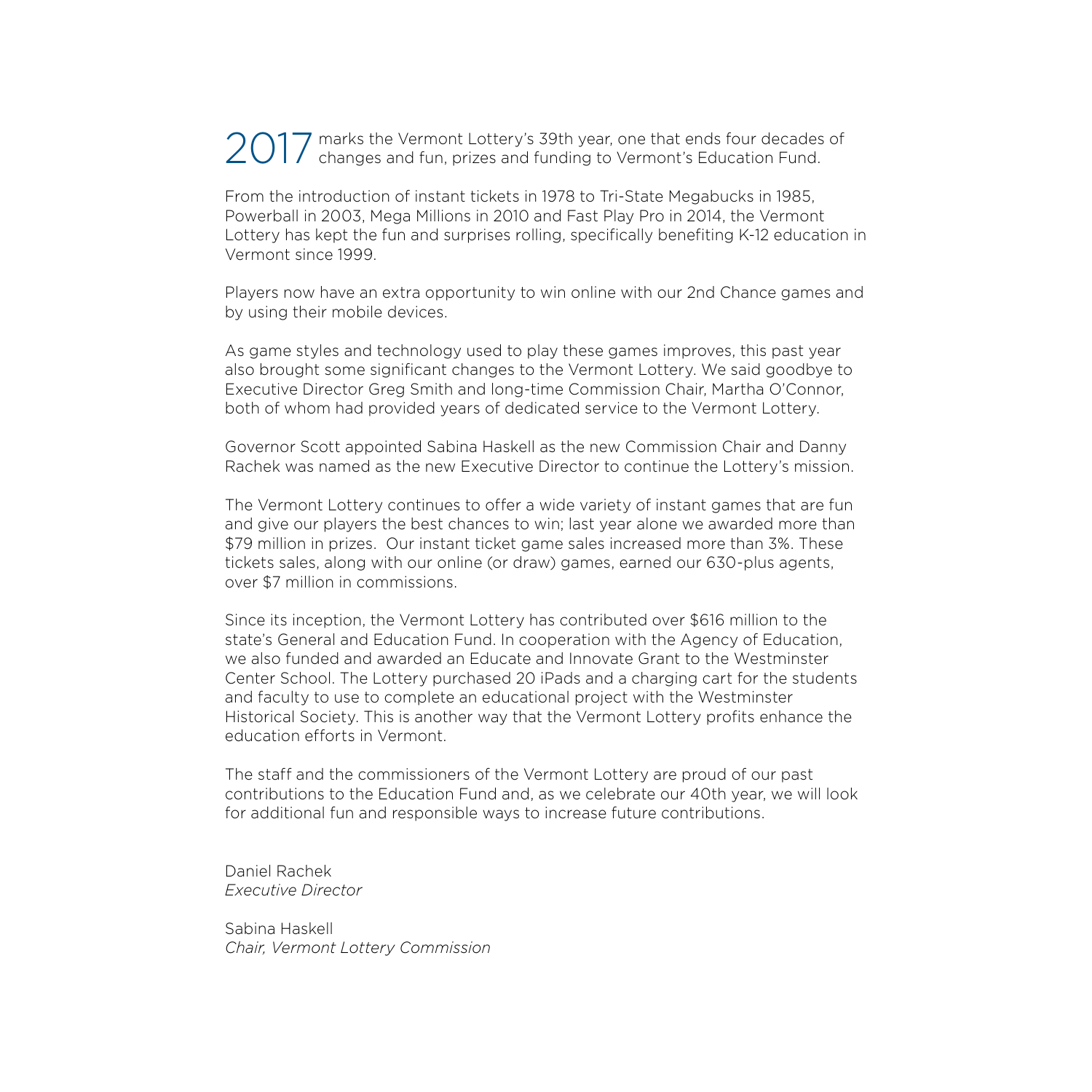### **Commissioners**



Sabina Haskell Chair Burlington Term Expires 02/20



Ed Flanagan Montpelier Term Expires 02/19



Michael Consejo Sheldon Springs Term Expires 02/18



Susan Popowski Northfield Term Expires 02/20



Robert Campo Barre Term Expires 02/20

### **History**

Public Act No. 82 was enacted by the 1977 General Assembly establishing the Vermont Lottery Commission. The first Lottery ticket, Green Mountain Game, went on sale to the public February 14, 1978. Since the Lottery's inception, all profits generated by the Vermont Lottery were dedicated for use by the state's General Fund. In July 1998, the Vermont Legislature mandated that all profits from the Lottery go to the state's Education Fund. The Vermont Lottery is run by a small, efficient staff of 21 full-time employees and five Commissioners. It is still one of the smallest staffs of any lottery in the United States, yet generated over \$122 million in revenue during FY17.

#### **Products**

In FY17, the Vermont Lottery offered 10 games for sale: Instant Tickets, Powerball, Mega Millions, Lucky for Life; and the Tri-State games Megabucks, Fast Play, Fast Play Pro, Pick 3, Pick 4 and Gimme 5. A few of these had changes to their prizes, odds and rules implemented this year, and more may have changes planned for next year. We believe that making periodic changes to games causes them to be more appealing to current and potential players. These changes are thoroughly reviewed by mathematicians, lottery game technicians, market research groups and each state lottery that offers the games to ensure integrity and ease of play. The variety of games, prices, prize levels, odds of winning, and themes allows us to provide games that appeal to a broad demographic mix.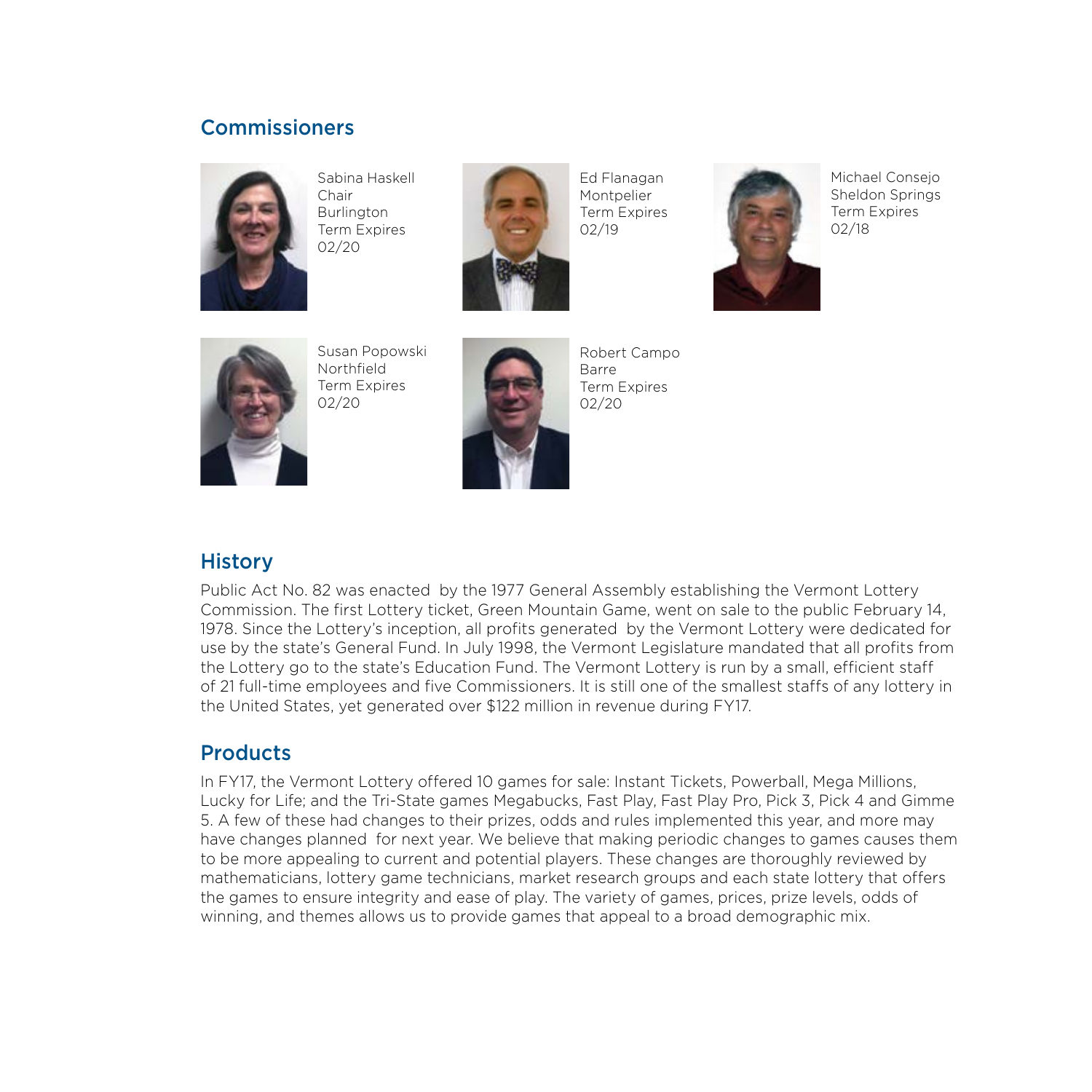# Lottery Agents

In FY17, there were over 630 Lottery agents in Vermont who sold online games and Instant Tickets. Agents received a commission of 6% of their total Powerball, Mega Millions and Lucky for Life sales and 5.75% of all other Lottery product sales. In addition, agents received a 1% bonus for selling winning tickets of \$500 and up (agent bonus capped at \$30,000). In FY17, the commissions and bonuses paid to agents were \$7.49 million.

# Responsible Gaming

The Vermont Lottery partners with the Center for Addiction Recognition Treatment Education & Recovery (CARTER) so we may aid Vermonters who need help managing their focus on gambling. We also provide training to the counselors who offer these services throughout Vermont.

The funding provided by the Lottery pays for staffing the 24-hour helpline, website maintenance, training for counselors, literature and event sponsorships. We also create, produce and air TV and radio advertisements all year long. We continue to print the helpline phone number and website address on over 20 million Lottery tickets sold each year.

We encourage everyone who knows somebody struggling with a gambling problem to have them call 1-800-522-4700 or visit problemgambling.vermont.gov so they can learn what options are available.

# Results of Operations

FY17 ended with overall revenue of \$122,331,920. The total profit contributed to the state's Education Fund was \$25.5 million. In addition to the profits to the Education Fund, \$79.6 million was returned to players in the form of prizes, and \$7.49 million was paid to Lottery agents as commissions and bonuses on sales.

## **Sales**

Total FY17 sales equaled \$122,370,063. The following shows ticket sales by game:

| Instant games                                                                                                            | 2017<br>\$96,248,375                                                                               | 2016<br>\$93.242.178                                                                                |
|--------------------------------------------------------------------------------------------------------------------------|----------------------------------------------------------------------------------------------------|-----------------------------------------------------------------------------------------------------|
| Draw Games:<br>Powerball<br>Mega Millions<br>Lucky for Life<br>Megabucks Plus<br>Pick 3<br>Pick4<br>Gimme 5<br>Fast Play | 9,133,647<br>3.441.679<br>1.775.788<br>3.963.630<br>1.320.610<br>1.240.755<br>731.642<br>4,513,937 | 12.882.472<br>3,291,228<br>1.779.688<br>3.900.898<br>1.365.836<br>1.245.646<br>762.909<br>5.790.984 |
| Total sales                                                                                                              | \$122.370.063                                                                                      | \$124.261.839                                                                                       |

# Operating Expenses

Administrative costs for the Lottery were \$2,967,943 an increase of \$107,149 from FY16. Administrative costs include salaries and benefits, contracted services, equipment, and supplies that were components of the Lottery's annual operating budget appropriation from the Legislature. The budget appropriation came from lottery revenues.

Other operating expenses, dependent on Lottery sales, included Lottery tickets, courier system, agent network expenses and facilities management fees to our gaming vendor (Intralot, Inc.). The total cost of other operations for FY17 was \$8,771,067, a decrease of less than 1% over FY16. This includes the administrative costs of \$2,967,943 mentioned above.

# Tri-State Expenses

The Tri-State operating, communications and facilities management costs totaled \$918,520, a decrease of \$322,602 from FY16.

# Prizes and Commissions

The total prizes paid to players in FY17 were \$79,648,891 and the total commissions and bonuses paid to agents were \$7,491,647.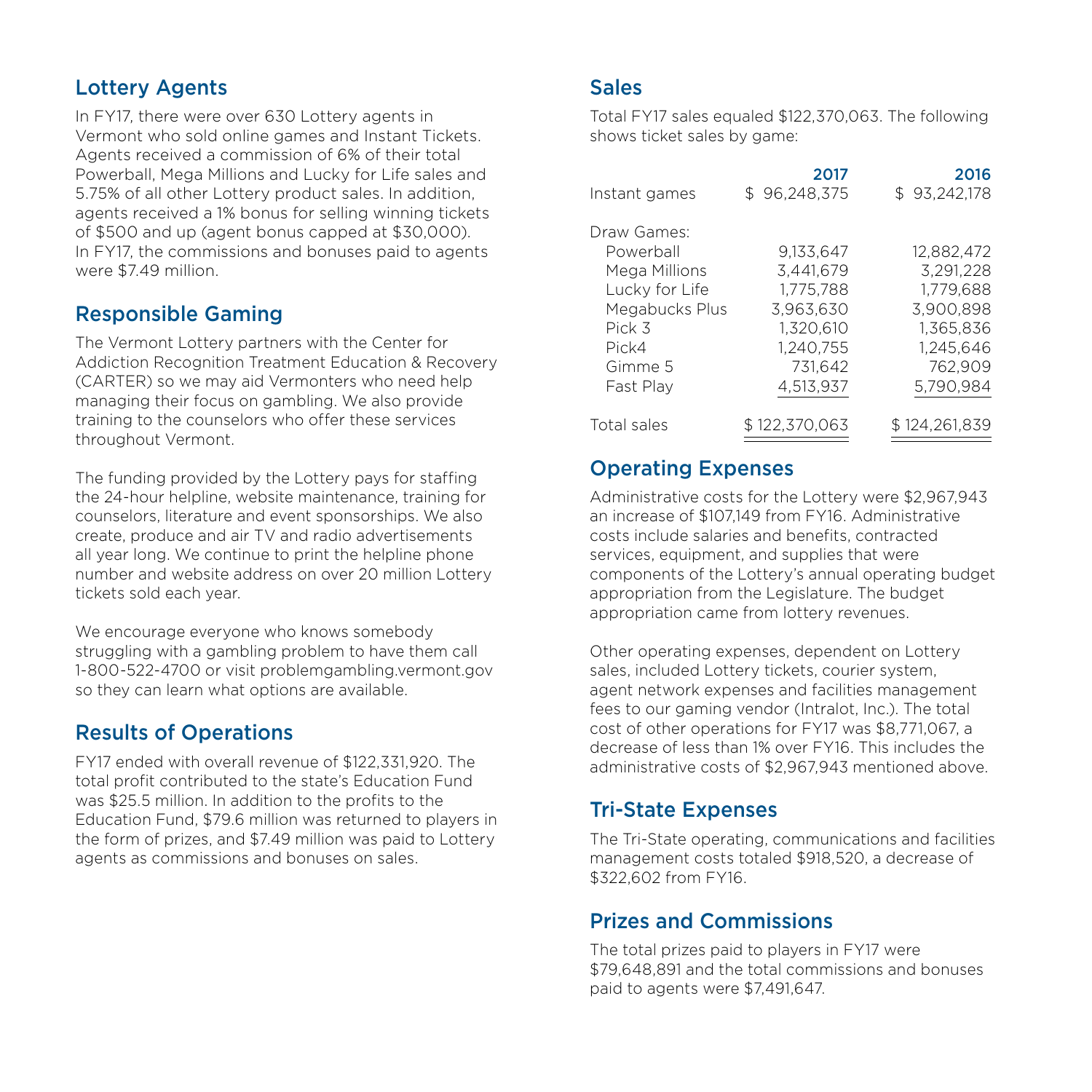# Contribution to Vermont Education Fund

Total profits contributed to the Vermont Education Fund were \$25,501,795 .

# Where the sales were:



## Where the money went:

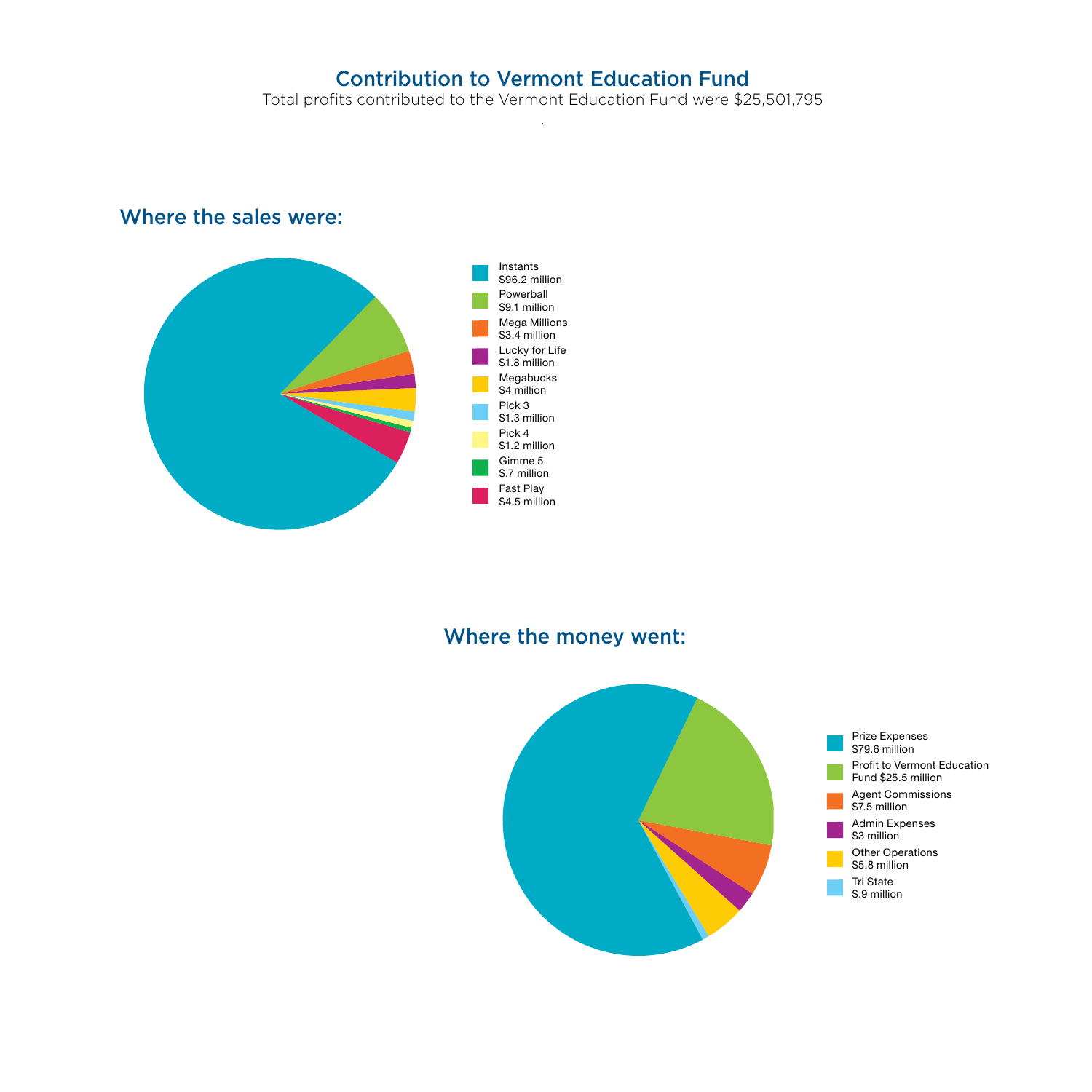#### STATEMENTS OF NET POSITION\*

June 30, 2017 and 2016

|                                                                                                                                                                                      | 2017                                                                                    | 2016                                                        |
|--------------------------------------------------------------------------------------------------------------------------------------------------------------------------------------|-----------------------------------------------------------------------------------------|-------------------------------------------------------------|
| <b>ASSETS</b><br><b>CURRENT ASSETS</b>                                                                                                                                               |                                                                                         |                                                             |
| Cash and cash equivalents<br>Accounts receivable, net<br>Due from the State Education Fund<br>Inventory                                                                              | \$5,127,403<br>2,139,927<br>25,360<br>854,917                                           | \$4,873,782<br>2,316,857<br>5,509<br>815,521                |
| Total current assets                                                                                                                                                                 | 8,147,607                                                                               | 8,011,669                                                   |
| PROPERTY AND EQUIPMENT, net                                                                                                                                                          | 11,515                                                                                  | 15,298                                                      |
| <b>OTHER ASSETS</b><br>Investments<br>Deferred pension outflows                                                                                                                      | 1,024,708<br>552,039                                                                    | 1,220,842<br>421,275                                        |
| Total other assets                                                                                                                                                                   | \$9,735,869                                                                             | \$9,669,084                                                 |
| Total assets                                                                                                                                                                         | \$9,735,869                                                                             | \$9,669,084                                                 |
| <b>LIABILITIES AND NET POSITION</b>                                                                                                                                                  |                                                                                         |                                                             |
| <b>CURRENT LIABILITIES</b><br>Accounts payable<br>Accrued payroll and compensated absences<br>Reserve for future and unclaimed prizes<br>Due to winners, current<br>Deferred revenue | $\textcircled{\scriptsize{5}}$<br>638,183<br>162,489<br>6,006,198<br>116,782<br>185,819 | \$<br>801,805<br>149,156<br>5,738,191<br>166,438<br>209,311 |
| Total current liabilities                                                                                                                                                            | 7,109,471                                                                               | 7,064,901                                                   |
| <b>NONCURRENT LIABILITIES</b><br>Due to winners, net of current portion<br>Due to state treasurer<br>Deferred pension inflows<br>Net pension liability                               | 764,495<br>300,000<br>191,941<br>1,224,242                                              | 834,481<br>300,000<br>191,321<br>1,049,203                  |
| Total noncurrent liabilities                                                                                                                                                         | 2,480,678                                                                               | 2,375,005                                                   |
| <b>Total liabilities</b>                                                                                                                                                             | 9,590,149                                                                               | 9,439,906                                                   |
| <b>NET POSITION, unrestricted</b>                                                                                                                                                    | 145,720                                                                                 | 229,178                                                     |
| Total liabilities and net position                                                                                                                                                   | \$9,735,869                                                                             | \$9,669,084                                                 |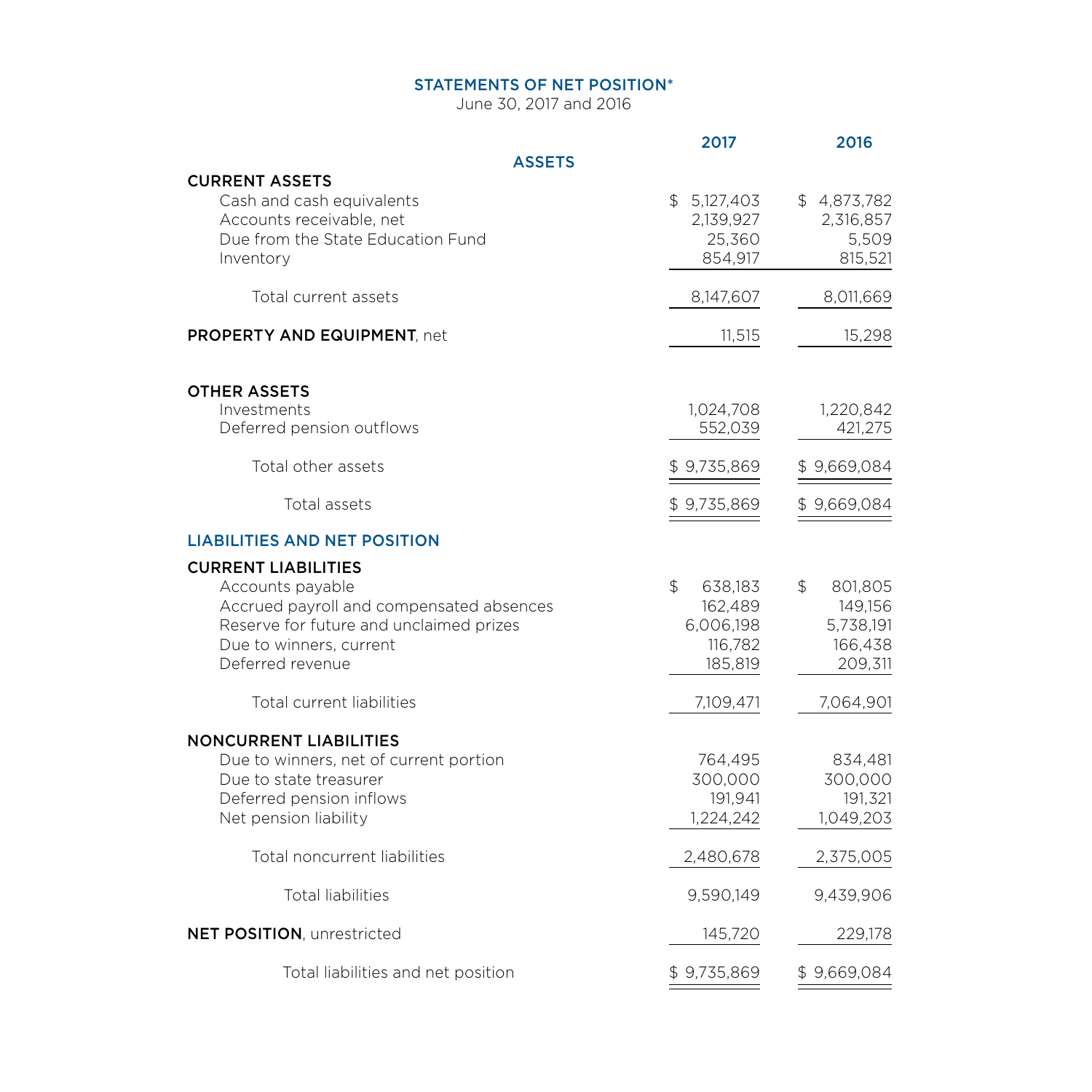#### STATEMENTS OF REVENUES, EXPENSES AND CHANGES IN NET POSITION\*

For the Years Ended June 30, 2017 and 2016

|                                              | 2017          | 2016          |
|----------------------------------------------|---------------|---------------|
| <b>OPERATING REVENUES</b>                    |               |               |
| Ticket sales                                 | \$122,370,063 | \$124,261,839 |
| Agents' license fees and other receipts      | 5,296         | 2,048         |
| Total revenues                               | 122,375,359   | 124,263,887   |
| <b>OPERATING EXPENSES</b>                    |               |               |
| Prize expenses                               | 79,648,891    | 80,140,728    |
| Agents commissions                           | 7,491,647     | 7,746,050     |
| Lottery tickets                              | 1,681,752     | 1,683,440     |
| Ticket dispensers                            | 40,271        | 34,097        |
| Courier system                               | 158,000       | 182,990       |
| Facilities management fee - instant          | 3,430,067     | 3,114,465     |
| Facilities management fee - online           | 548,799       | 655,874       |
| Tri-State expenses                           | 918,520       | 1,241,122     |
| MUSL expenses                                | 27,693        | 44,905        |
| Personal services                            | 1,445,524     | 1,397,209     |
| Retirement expense                           | 186,982       | 170,131       |
| Advertising                                  | 564,959       | 549,199       |
| Other operating expenses                     | 616,695       | 607,074       |
| Depreciation                                 | 3,783         | 1,604         |
| Department of Health                         | 150,000       | 135,577       |
| Total operating expenses                     | 96,913,583    | 97,704,465    |
| <b>OPERATING INCOME</b>                      | 25,461,776    | 26,559,422    |
| <b>NON-OPERATING INCOME</b>                  |               |               |
| Investment income                            | (43, 439)     | 52,091        |
| Total non-operating income                   | (43, 439)     | 52,091        |
| <b>INCOME BEFORE OPERATING TRANSFERS</b>     | 25,418,337    | 26,611,513    |
| NET PROFIT TRANSFERRED TO THE EDUCATION FUND | 25,501,795    | 26,410,147    |
| Change in net position                       | (83, 458)     | 201,366       |
| NET POSITION, beginning of year              | 229,178       | 27,812        |
| NET POSITION, end of year                    | \$<br>145,720 | 229,178<br>\$ |